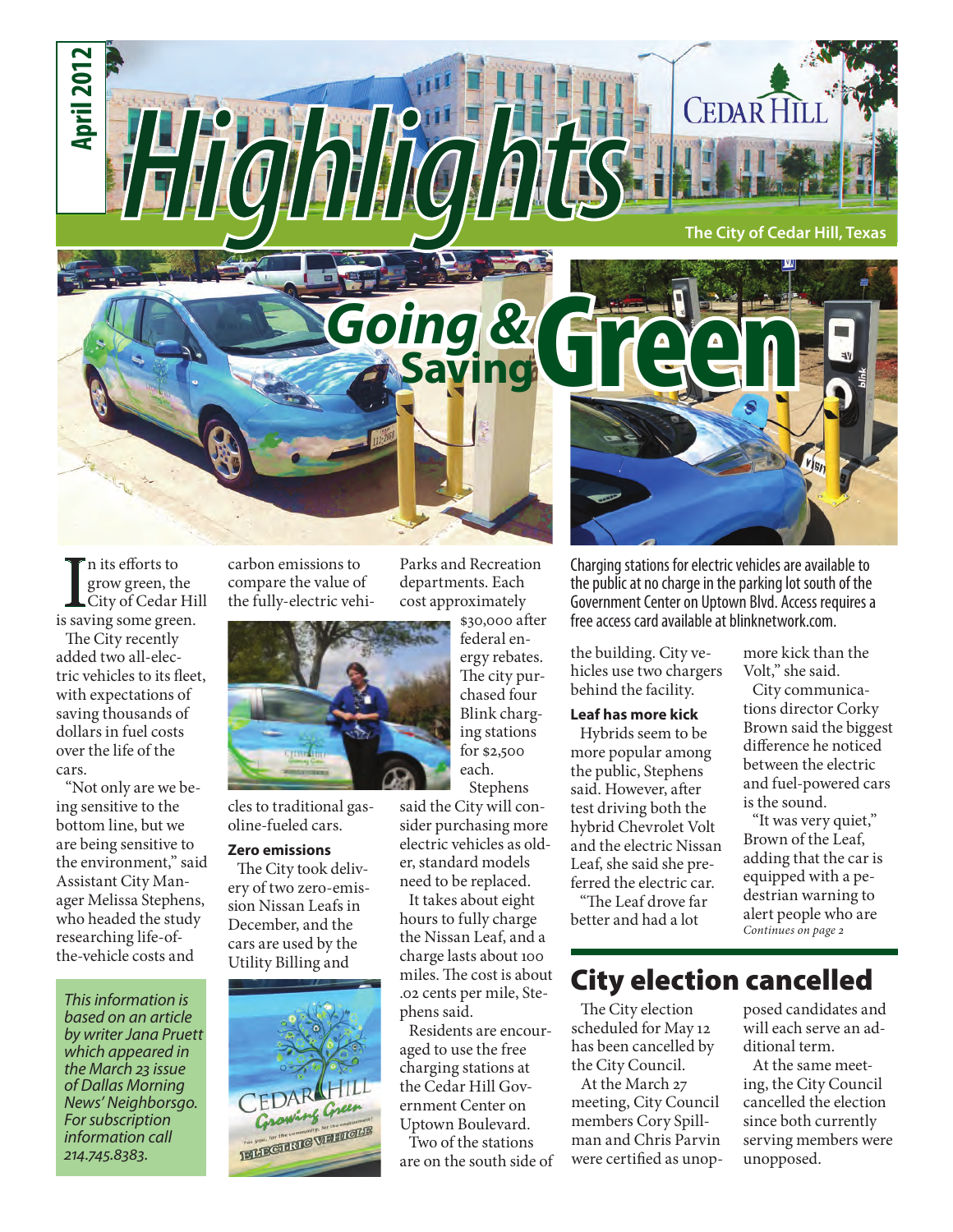# **Just say Go**

**Saturday, April 28, from 10 am-2 pm, in the Walgreen's parking lot on Belt Line Road,** the Cedar Hill Police Department, in cooperation with the federal Drug Enforcement Administration, will provide an opportunity for the public to surrender expired, unwanted, or unused pharmaceutical controlled substances and other medications for destruction.

The goal is to remove

potentially dangerous substances from medicine cabinets.

tions will be asked, nor will identification be required.

Liquid products, such as cough syrup, should remain in their tightly closed containers.

Intra-venous solutions and syringes will not be accepted due to

# CHPD honors their best

At the recent annual Police Banquet the department honored and recognized sworn officers, civilians and volunteers.





**Patricia Lyon Civilian of the Year**

**Aaron Leutwyler Supervisor of the Year Chad Cooley Officer of the Year**



potential hazards. Illicit substances such as marijuana or methamphetamine are not a part of this collection effort.

clispose

unuser

DEA

At the conclusion of the event, a police officer will seal the drug collection boxes for destruction by DEA.

> **Nicholas Foley Rookie of the Year**

# **Going Green**

close by because they are so quiet. Stephens said the City's electric cars are an addition to its overall Vision Plan to reduce fossil fuel emissions; reduce the total energy use as well as improve energy efficiency in government buildings. *From front page*

The Government Center uses various forms of solar energy for power. This summer, a wind turbine will be constructed on the lawn that will assist in powering the building and serve as a demonstration for residents, Stephens said.

"There's a consistency the City's trying to get across," Brown said. "We're walking the walk — not just talking the talk. We're saying 'be green', and we're doing it."

 **Neighborsgo reporter Jana J. Pruet can be reached at 214-977-8349.**



### **Hey, we're named after a tree, right? Tree City USA**

Cedar Hill was recently named a 'Tree City USA" community for the fourth year in a row by the national Arbor Day Foundation.

"We all benefit when communities like Cedar Hill place a high priority on planting and caring for trees, one of our nation's most bequtiful resources, said john Rosenow, founder of the Arbor Day Foundation. "Trees provide many environmental, economic and social benefits. We applaud Cedar Hill's elected officials, volunteers and citizens for respecting the value of trees.

# Take home a champion in May

May is "Take home a Champion" month at the Tri-City Animal Shelter & Adoption Center at 1150 E. Pleasant Run Road in Cedar Hill.

Saturdays in May will be special, with employees in sports-related gear.

Every family that adopts a pet in May will receive a \$10 gift card from Petco.

When May adopt-



ers show proof of rabies vaccination, the shelter will microchip and register a pet for the discounted price of only \$20.

May 5, bring the kids for free pony rides

from 10 a.m. to 3 p.m.

May 19 will be a huge grrrrage sale by the Friends of Tri-City, benefiting the shelter. The shelter serves residents in and is funded by Cedar Hill, DeSo-

to and Duncanville. Tri-City Animal Shelter & Adoption Center adopts out between 700-800 animals annually.



# Community Garden beds down

Beds set up by the Public Works department await community gardners. This project hosted by the Library has attracted a lot of attention and may be expanded next season. For more information call Kim Risner, Library Manager at 972.291.5100 x1310.

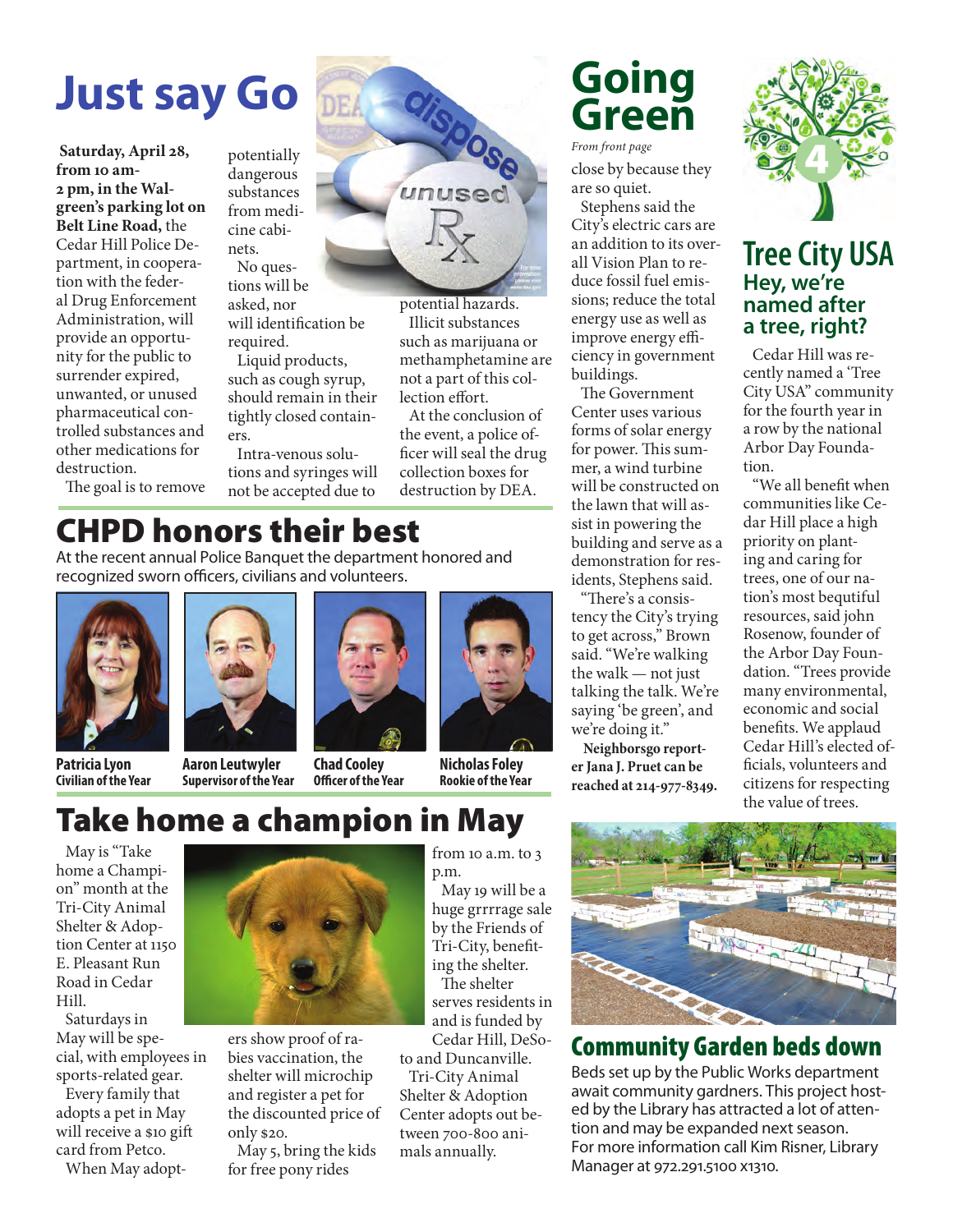



Cedar Hill Municipal Court Judge Michael Petty, right, congratulates new Alternate Judge Cedric Mims, after his recent swearing in. Judge Mims is a graduate of Cedar Hill High School and earned his law degree at Pepperdine University.



Cedar Hill Police Chief Steve Rhodes holds a check from Citizen Police Academy Alumni Assn. members, presented by Bill Pierce, right, and members of CPAAA. The funds are being used to provide an ice machine for the Grady Lamb facility which hosts Police And Community Together officers and other community service offices.



At a recent City Council Meeting, City Secretary Lyn Hill, right, administers the oath to Capt. Cory Landers . Also recognized were Jason O'Neill, Driver/Engineer and Rudy Woolridge, Firefighter/ Paramedic.



Isabell Gallegos, left, was recognized by the City Council, represented by Mayor Rob Franke, for her recent appearance on TV's American Idol. During her appearance she proudly identified her home town as "Cedar Hill, Texas".

# Community Calenda

## April

#### 24 City Council Meeting

6 p.m. Briefing Session, Regular City Council Meeting begins at 7 p.m. Government Center, 285 Uptown Blvd., First Floor, Cannady Room. Agenda posted online and at the front door of the Government Center at least 72 hours before meeting at *cedarhilltx.com/agenda*. **April**<br> **24 City Council Meeting**<br>
6 p.m. Briefing Session, Regular City Council Meeting begins at 7 p.m.<br>
Government Center, 285 Uptown Blvd., First Floor, Cannady Room. Agenda<br>
posted online and at the front door of th

### May

#### 3 National Day of Prayer Celebration

7 p.m. Performing Arts Center, Cedar Hill High School.

Local observance of the National Day of Prayer event is coordinated by Trans-Prayer Breakfasts and Hope Mansion.

#### 5 Senior Center Garage Sale

9 a.m. to 2 p.m. Senior Center, 1740 Mansfield Rd. Lots of bargains! Crafts etc. For info call 972.291.5130.

#### 8 City Council Meeting

6 p.m. Briefing Session, Regular City Council Meeting begins at 7 p.m. Government Center, 285 Uptown Blvd., First Floor, Cannady Room. Agenda posted online and at the front door of the Government Center at least 72 hours before meeting at *cedarhilltx.com/agenda*.

#### 10 Cedar Hill Genealogical Society Workshop

1 - 2:30 p.m. Zula B. Wylie Public Library, 225 Cedar St.

#### 11 Deadline for City Boards and Committees Applications

5 p.m. City Secretary's Office, 4th floor Government Center 285 Uptown Blvd. Volunteer residents help make this city work by participating in directing the services, administration and planning for the community. Application form is available at *cedarhilltx.com/DocumentView.aspx?DID=4350*.

#### 12 Head for the Hills Bike Rally

8 a.m. to 1 p.m. Starts at Uptown Village, Pleasant Run side This popular regional bike event is sponsored by the Cedar Hill Rotary Club and brings hundreds of cyclists to Cedar Hill where they enjoy the area's unique scenery and terrain. For more info visit *www.headforthehills.org*.

#### 22 City Council Meeting

6 p.m. Briefing Session, Regular City Council Meeting begins at 7 p.m. Government Center, 285 Uptown Blvd., First Floor, Cannady Room. Agenda posted online and at the front door of the Government Center at least 72 hours before meeting at *cedarhilltx.com/agenda*.



For the most up-to-the-minute calendar items, check out the City's online calendar by scanning this QR code with your smartphone. Free QR scanners are available in your phone's app store.

Speaking of the City's website, did you know that from the homepage, including the pull down menus, you can link to over 230 pages of news and information?

We're always looking for ways we can improve the site. If you have suggestions, please send them to corky.brown@cedarhilltx.com.